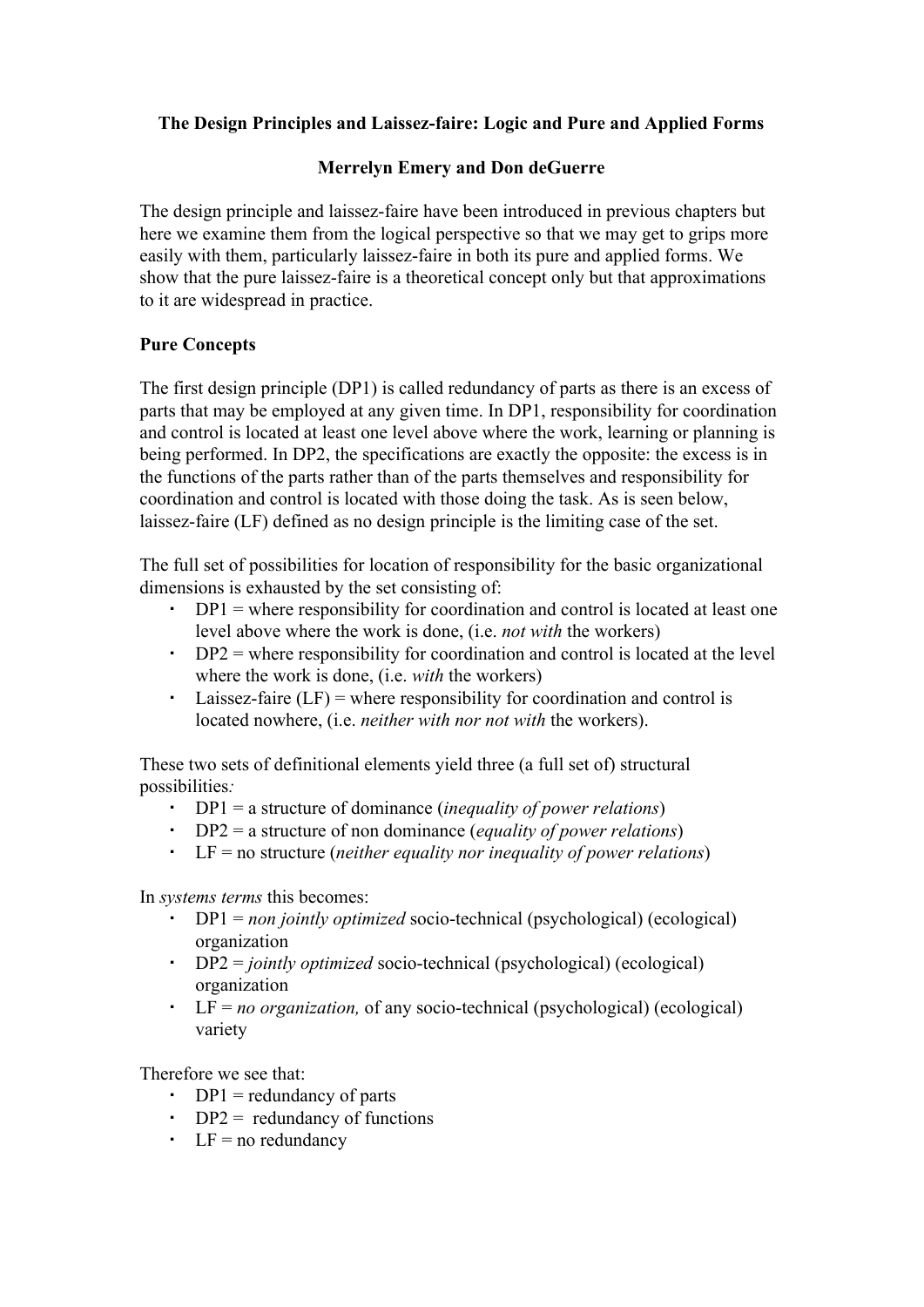constitutes a full set. This means that every time at least two people, organizations, groups, communities or systems begin to transact, their three choices of structural arrangements between them are given above.

Explicating these logical sets shows that LF cannot produce an organization because by definition there are no structural relationships between the parts, the people. It exists only as a pure concept.

#### **Confusions of climate, leadership and structure**

As mentioned in the 1989 Introduction, the first landmark in the discovery of the design principles consisted of a series of experiments carried out in the USA (1938 to 1940) to learn more about the phenomena of autocracy and democracy. The participants were boys organized into clubs, each with 'leaders' adopting different leadership styles. Originally a study of autocracy and democracy, it rapidly became a study of three forms of "social climate" (Lippitt, 1940), or what we today call "structure." The third form, laissez-faire, was discovered by accident, as it arose from a misunderstanding of the nature of democracy. Ralph White was inexperienced and his understanding of democracy was individual freedom. He let the boys "do their own thing," As his approach produced totally different results from the other democratic groups, democracy and laissez-faire were distinguished. Many people practice laissez-faire thinking that they are being democratic just because they are not controlling autocratically (White, 1990). Unfortunately, this confusion of democracy and laissez-faire is alive and well.

Once the confusion between democracy and laissez-fare was exposed, there was a second series of studies of the *three* climates using four 10, and 11-year-old boys' clubs. Each club experienced different rotating patterns of autocracy, democracy, and laissez-faire and different adult leaders, all of whom had been trained in the three roles. The study revealed stark differences between the three. Although the autocratic leaders behaved throughout as dictators, the democratic leaders functioned mainly as a friendly resource and help to the groups, whereas the laissez-faire leaders gave individual freedom. In autocracy, the centerpiece and focus of the work was the leader; in democracy, it was the group; and in laissez-faire, there was none.

The autocratic leader made all the rules, dictated the activities, and praised and criticized personally. The democratic leader discussed rules and encouraged group decision making about goals, with technical help from the leader if required. The democratic leader was fact oriented in praise and blame and was a group member in spirit. There were no rules made in laissez-faire; the leader supplied materials and gave information only if asked, did not participate in the group work, did not praise or blame, and did not attempt to regulate work (Lippit & White, 1943).

At this point let us be clear – in these experiments, there was no formal legal structure. There were some boys and an adult, and each adult had three ways of behaving that were so different in practice that each module of boys plus adult constituted a different structure. In autocracy, the adult held coordination and control (DP1). In democracy, the adult shared coordination and control with the boys, i.e. he was a member of the group (DP2). In laissez-faire there was no coordination or control. The adult was as distant from the boys as they were from each other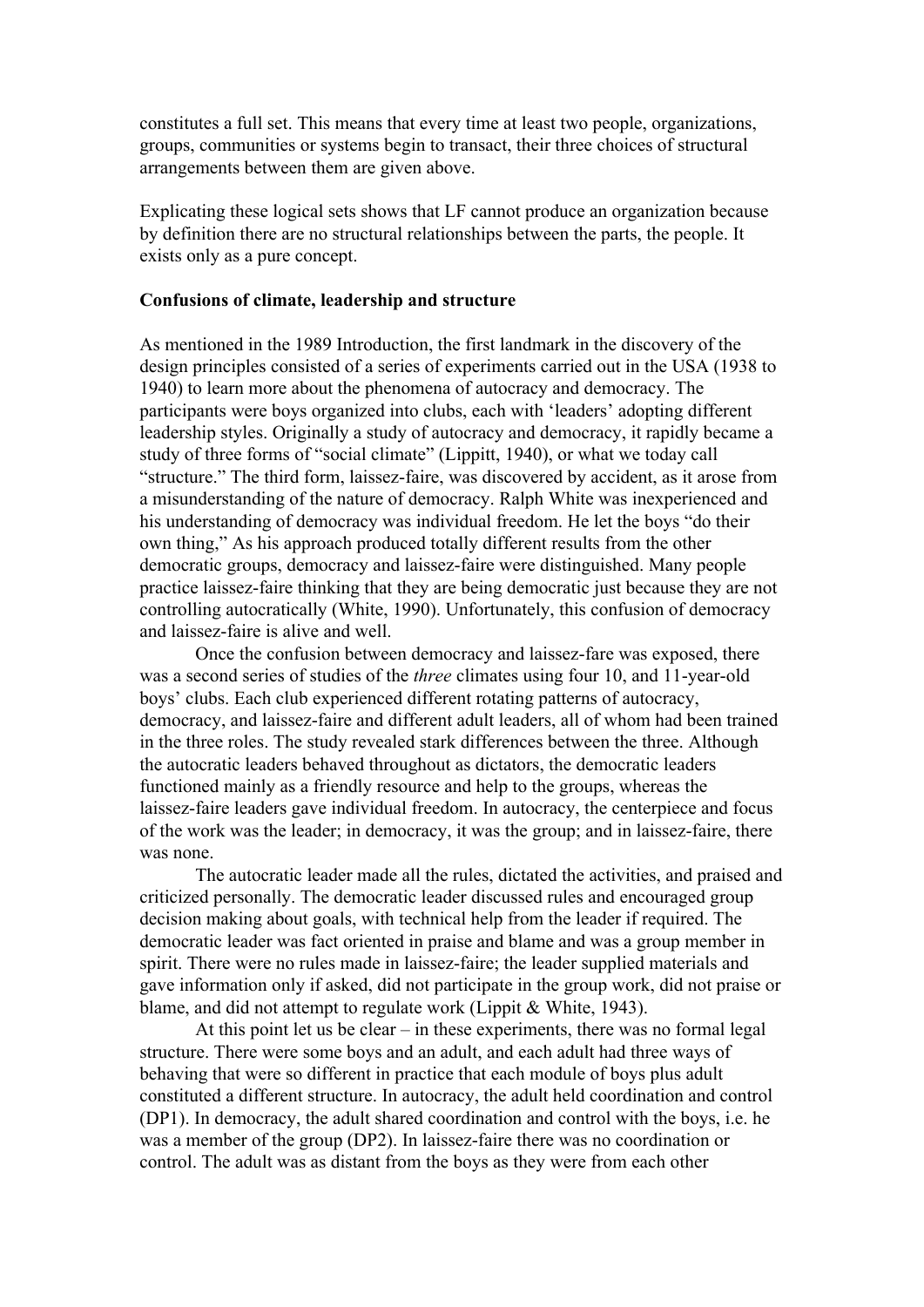(Laissez-faire or LF). In other words, there were two structures and an absence of structure. From now on I refer to 'adult' rather than 'leader' and use the short hand for the structures.

The three structures produced very different behaviors in the boys. The boys in DP1 showed two major clusters of behavior: submissive and aggressive. In the submissive condition, individual boys became dependent on the adult with virtually no capacity to initiate group action. In the aggressive condition, the boys felt frustration directed at the adult (Lippitt & White, 1947) and rebellion (Lippitt  $\&$ White, 1943). In other words, the authoritarian adult produced either dependency or a reaction called "fight/flight."

When the adult left the room in the LF condition, one of the boys exerted leadership and "achieved a more coordinated group activity than when the relatively passive adult was present" (Lippitt & White, 1947, p. 323). This phenomenon is called *pairing* (Bion, 1952, 1961; M. Emery, 1999). These three symptoms of group dysfunction—dependency, fight/flight, and pairing—are discussed in more detail in *Searching*, 1999.

Aggression in DP1 and LF was directed toward other groups and individuals as well as toward the adult. The boys experienced interpersonal tension and scapegoating. At a point in one of the sessions, a stranger entered and made remarks critical of the boys' work. The boys expressed both submission and aggression toward the stranger. The boys in DP2 rejected the stranger's criticism and resisted taking their frustrations out on other groups (Lippitt & White, 1947).

The boys made more demands for attention in DP1 than in the other two conditions. They were dependent on the adult for task-oriented matters and social status. This meant that competition developed between the boys themselves. In LF and DP2, the boys sought more attention and approval from each other. However, only DP2 showed evidence of stable cooperative structure.

Morale—in the sense of cohesion, using *we* not *I*, working together for group goals, and being friendly rather than hostile—was highest in the democratic groups DP2and lowest in DP1. The submissive boys suffered the lowest morale. In both DP1 and LF, the boys experienced a great deal of frustration, of both the need for autonomy and the need for sociability. The researchers were surprised by the extent to which DP1 inhibited the normal, free and easy sociability of the boys. This was particularly so in the submissive condition (Lippitt & White, 1943).

Frustrations in LF were also high for the need for worthwhile cooperative achievement and that for clear structure and frustration from the "vicious cycle of frustration-aggression-frustration" (Lippitt & White, 1943, p. 503). The boys wanted to accomplish things, but lacking a structure for cooperation, they were all talk and no action. They became dissatisfied with the chaos, confusion, and uncertainty. Even the boys who tried hardest to use their freedom to get work done found it impossible, as they experienced constant interference from other boys.

The amount of productive work varied significantly between the three conditions. When the adults were late in DP1, the boys had made no initiative to start new work or to continue with work already under way. In DP2, the groups were already productive. The boys in LF were active but not productive (Lippitt  $\&$  White, 1947). When the adult left the submissive boys alone, the percentage of time spent in serious work dropped from 74% to 29%. In the aggressive boys, the drop was from 52% to 16%. The motivation to work was adult induced, not intrinsic to the boys. In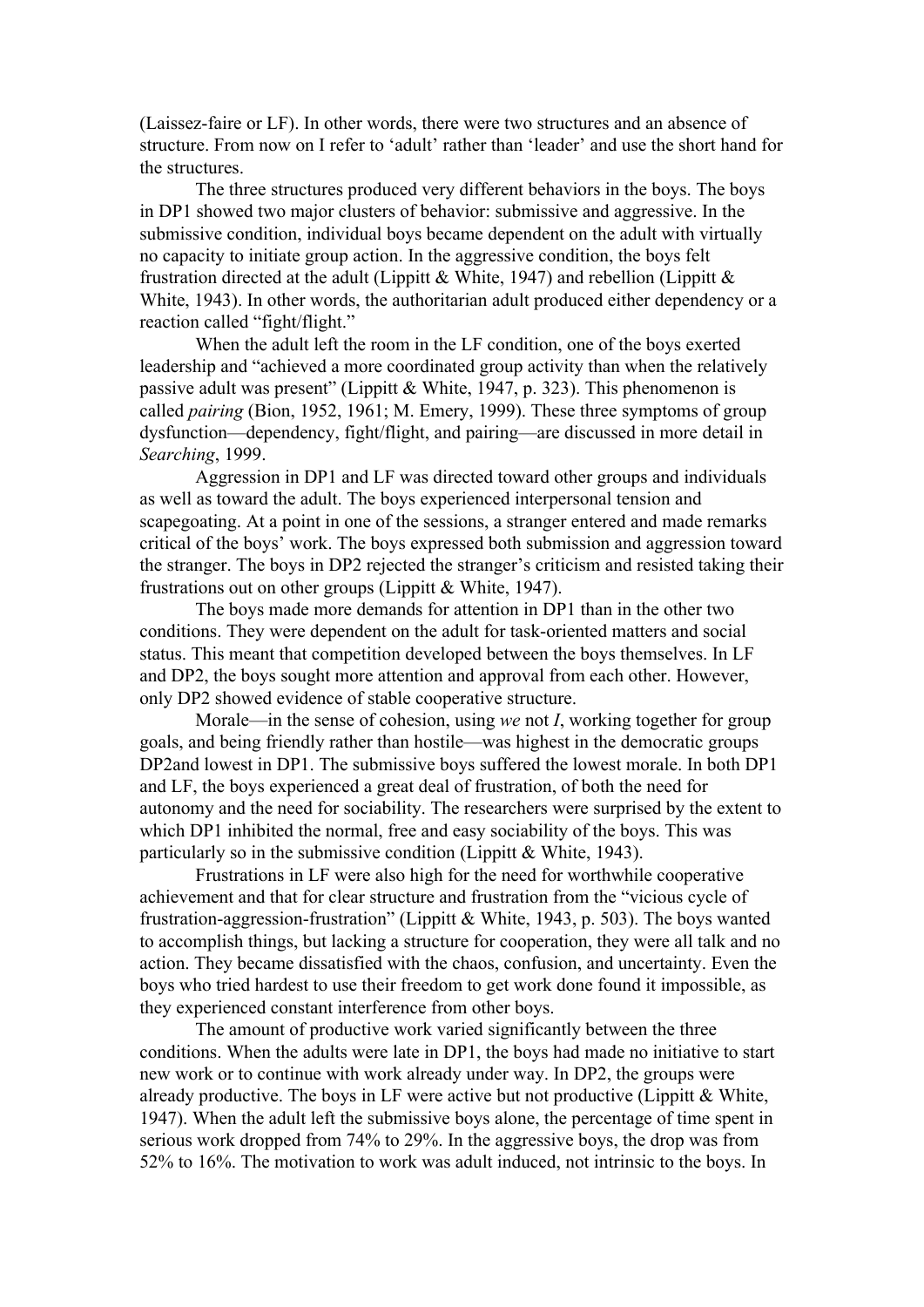contrast, the DP2 group remained stable, with a negligible drop from 50% to 46%. A similar negligible drop was seen in LF (Lippitt & White, 1943), but as little work was done anyway, this remained unsatisfactory.

DP2 produced by far the highest quality of work and the boys made far more suggestions about how work could be done. They had internalized the group goals. Pride in work also differed significantly. The boys in DP2 presented their work or took it home, whereas in one instance of DP1, the boys actually tried to destroy what they had made.

The boys in DP2 were eight times as independent as those in DP1 and twice as much as those in LF (Lippitt & White, 1947). DP2, not LF, resulted in the greatest individual differences. Although fewer expressions of individuality in DP1should surprise no one, many will be surprised by the fact that there was less individuality in LF (Lippitt & White, 1947). Contrary to what many believe, freedom to do whatever one pleases actually results in a reduced opportunity to express individuality. Autonomy without a balancing degree of belongingness with peers restricts and inhibits personal growth (M. Emery, 1999).

As each club experienced a different sequence of structures, it was possible to see effects arising from the sequences. Groups that passively accepted DP1 at the beginning of the sequence were much more frustrated and resistant to it again if they had experienced DP2 in the meantime. If a group had not experienced DP2, there was little effect.

Overall, the three structures had dramatically different effects, and structure proved to be the most powerful of any variable measured. DP2 showed its superiority on every measure. This result has now been found many times over in just about every form of human endeavor. Because laissez-faire is qualitatively different from both autocracy and democracy and its effects are so negative, it cannot be a half-way house between bureaucracy and democracy (see pp). Unfortunately today, many laissez-faire organizations exist where the structure is DP1 on paper but generally ignored (de Guerre, 2000). They tend to fail (Trist & Dwyer, 1993).We explore these approximations to laissez-faire below.

We can now see why some have interpreted these experiments as leadership studies. Without knowledge of the design principles and their genotypical status, these interpreters have merely read the words, understood the phenotypes and, therefore, claimed that the most important factor is leadership. Following this logic leads these people to continue to train 'leaders' to behave as the adults did in the democratic (DP2) structure even though their organizations are legally DP1.

We can also see why pure laissez-faire can exist only at the conceptual level. LF in its pure form is an alien concept to a social or group species. It is almost impossible for humans who are physically together to act as if there are no structural relationships between them. People normally attempt to set up relationships upon the first meeting and most people attempt to structure these as relationships between peers (DP2). The boys in the LF conditions were like fish out of water with none of their expectations met for either DP2 or DP1. Only rarely did any of them achieve 'a more coordinated group activity'; mostly they simply lashed out as individuals or became submissive. That is, while there was no leader holding responsibility for coordination and control and there were no shared goals for which the boys could have collectively held that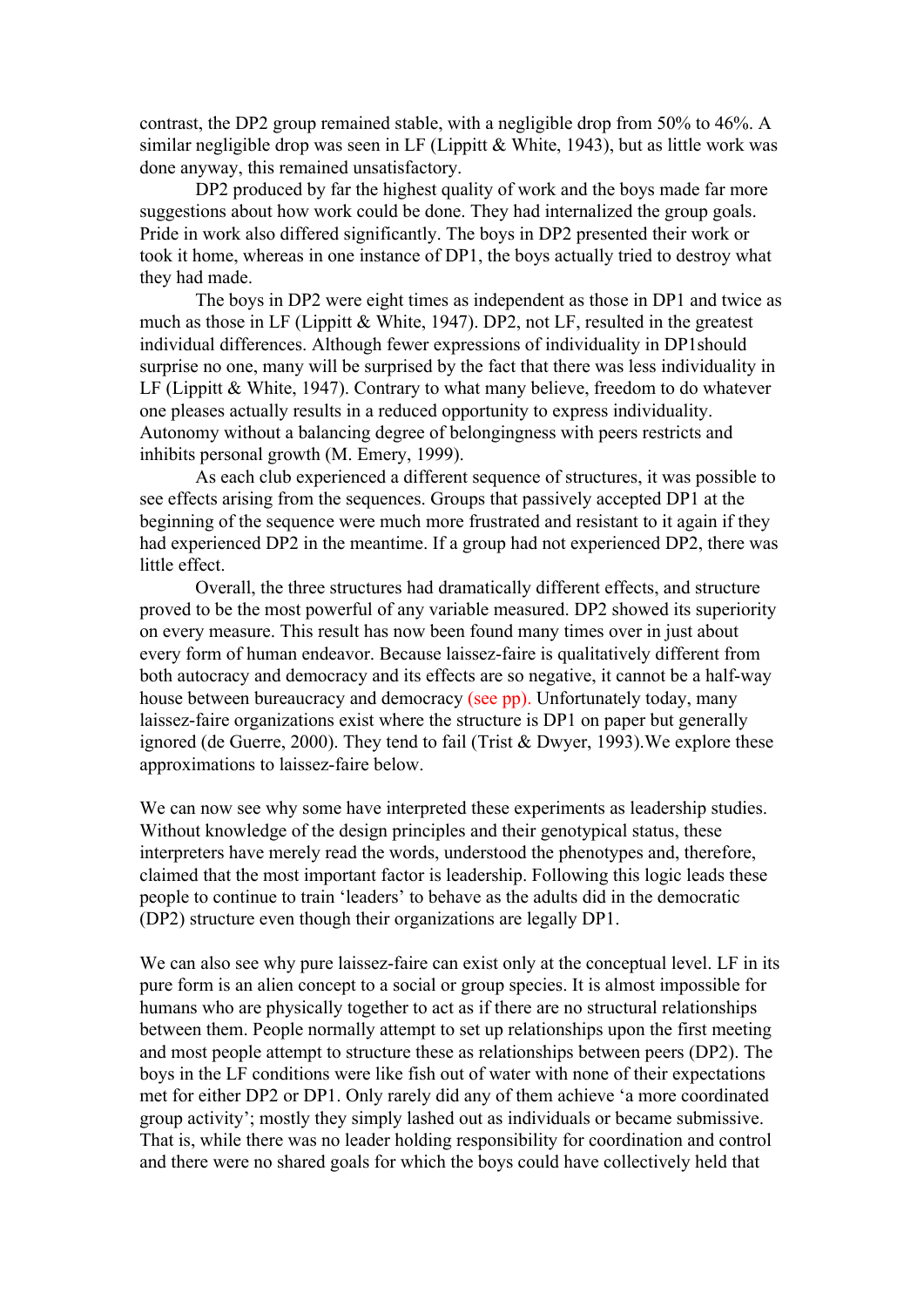responsibility, it was still not pure laissez-faire because the boys could not accept such a thing.

We suspect the following experiment has never been done but it needs to be. It is a test of how difficult it is for people to maintain LF, no relationship. Imagine a room of adults whose instructions were that "In this experiment we are measuring people's feelings when they feel alone amidst others. Each of you is to behave as if you are alone and must remain alone, not in any sort of relationship with any of the others. We will measure your feelings half way through and at the end of the hour". We hypothesize that cameras and hidden observers would pick up non verbal signals designed to establish relationships. That is, we would expect that within a very short period of time, people would begin to establish either DP1 or DP2 relationships, most probably the latter, with others.

So while there is very little evidence that pure LF could exist more than momentarily, there is a wealth of evidence that many organizations are functioning as approximations to LF.

#### **Laissez-faire: the applications**

When we examine the design principles and LF analytically we can separate out dimensions other than simply coordination and control. Locating responsibility for coordination and control above the level at which an activity happens plus redundancy of parts leads to a supervisory system where the supervisor is a part redundant to the productive work of the organization. Similarly, all organizations are constituted for a purpose and this purpose is encompassed by a set of tasks and/or goals. In DP1, the level above is responsible for achieving this set of goals while in DP2, this responsibility is held by the self managing groups. In LF, there is no supervision and there are no goals so nobody is held responsible for meeting goals.

This gives us four quite separate dimensions of the design principles and LF, namely, responsibility for *control, coordination, supervision and meeting goals*. While the conceptual definitions of the design principles and LF are crystal clear, it is just as clear that individuals and groups can coordinate and control to different degrees, supervision may be close or more relaxed and different people, groups or levels of the hierarchy can be held responsible to varying degrees for group attainment or things going wrong more generally.

Therefore theoretically, it is possible for organizations to attempt to implement any combination of low/high supervision, allocation of low/high responsibility for coordination and/or control to varying groups or levels and various locations for meeting goals or not. But as we have seen above, some combinations of the high and low ends of these dimensions will be impossible to make work in practice. For example, it makes no sense to try to have a high level of supervision with a high level of group control because they are in conflict. Responsibility for control of who does what and how cannot be located at two separate levels of the hierarchy at the same time.